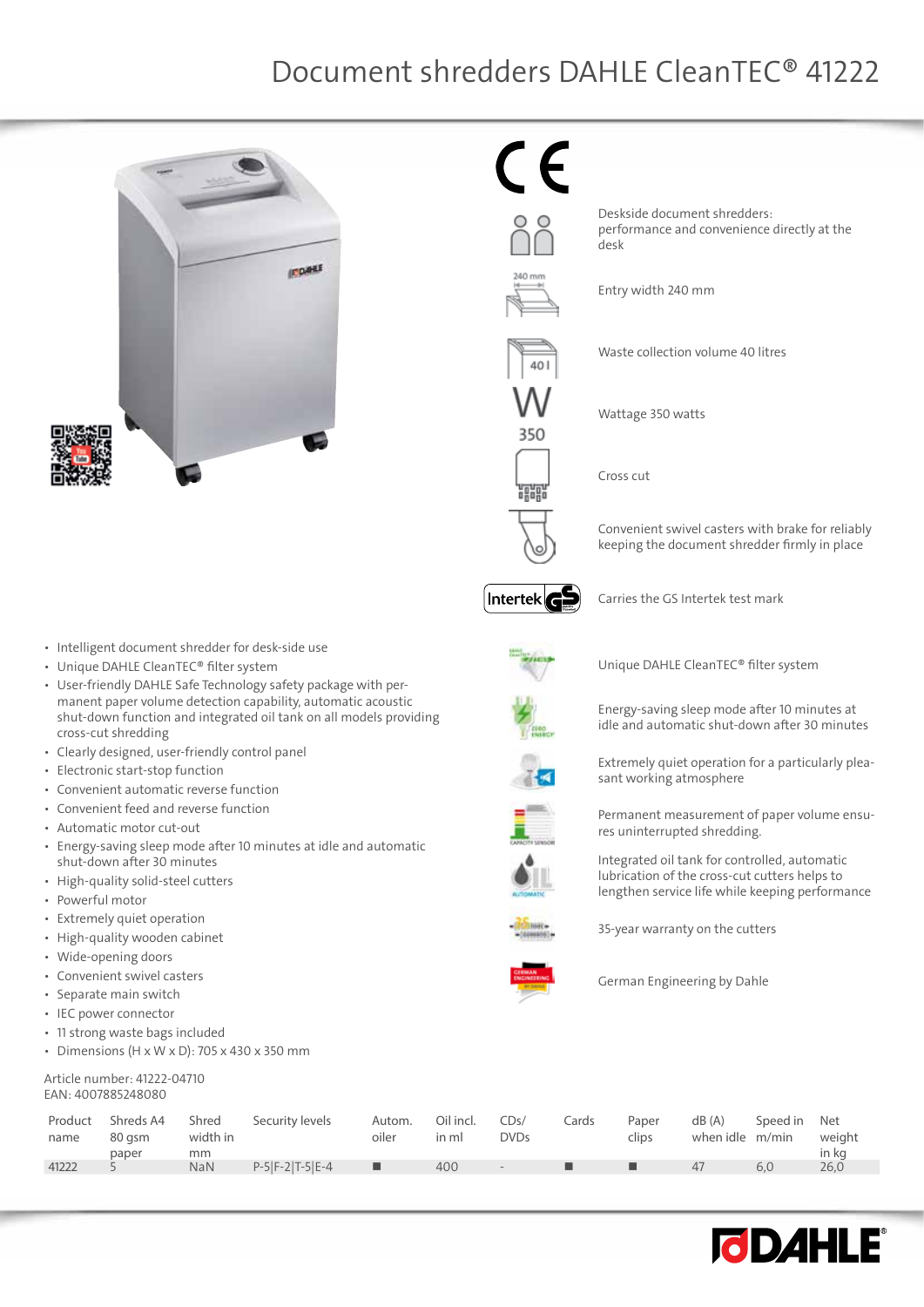

Standardised entry widths take all common paper sizes



Separate main switch is located on the rear of the document shredder and completely disconnects it from the mains power supply



Detachable IEC power plug makes the document shredder quick and easy to move from A to B



Convenient swivel casters providing 5 cm floor clearance for greater mobility and two brakes for reliably keeping the shredder firmly in place at the point of use



Environmentally friendly oil is always easy to access, included with all cross-cut models



Pull-out rounded top frame that's kind on the fingers when changing the waste bag



Wide opening door to easily empty the waste bag



Separate, integrated waste boxes help to sort shredded paper, CDs, DVDs, cheque and credit cards for eco-friendly recycling



Modern design blends into any working environment.

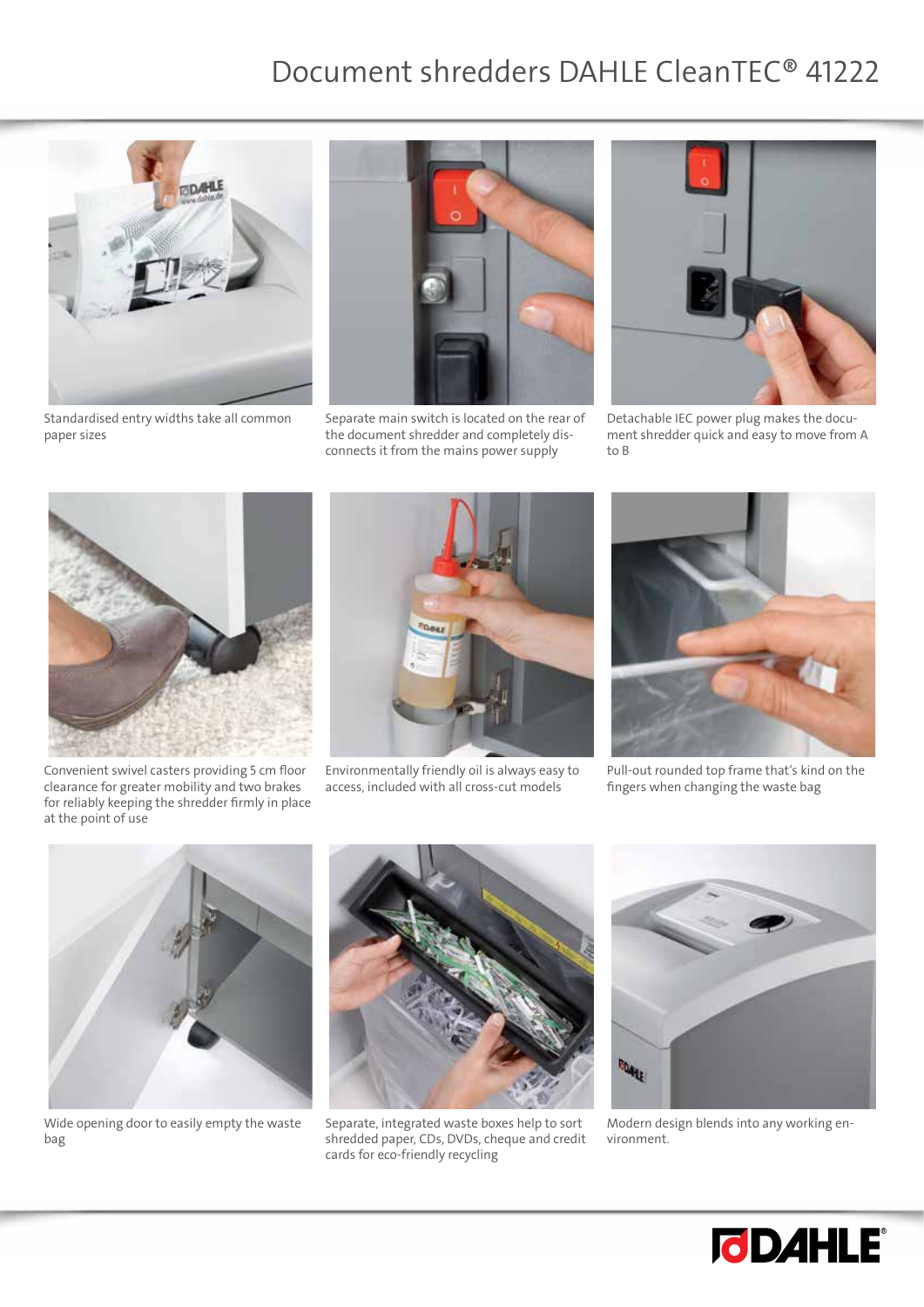

Integrated oil tank for controlled, automatic lubrication of the cross-cut cutters helps to lengthen service life while keeping performance constant



Clearly structured, user-friendly control panel indicates when the fine dust filter needs changing



Paper quantity sensors prevent the document shredder from starting if too much has been fed in to avoid paper jams



Clearly designed, user-friendly control panel signals oil refill



Visual and acoustic signal indicates open door Environmentally-friendly filter is easy to



change. A signal on the user-friendly control panel indicates when the fine dust filter needs changing



Environmentally friendly filter is made of special 3-ply, fully recyclable non-woven material



Unique DAHLE CleanTEC® filter system filters and effectively binds fine dust particles to create a better indoor environment.



Clearly labelled performance characteristics on the top of the shredder help to ensure correct document shredder operation